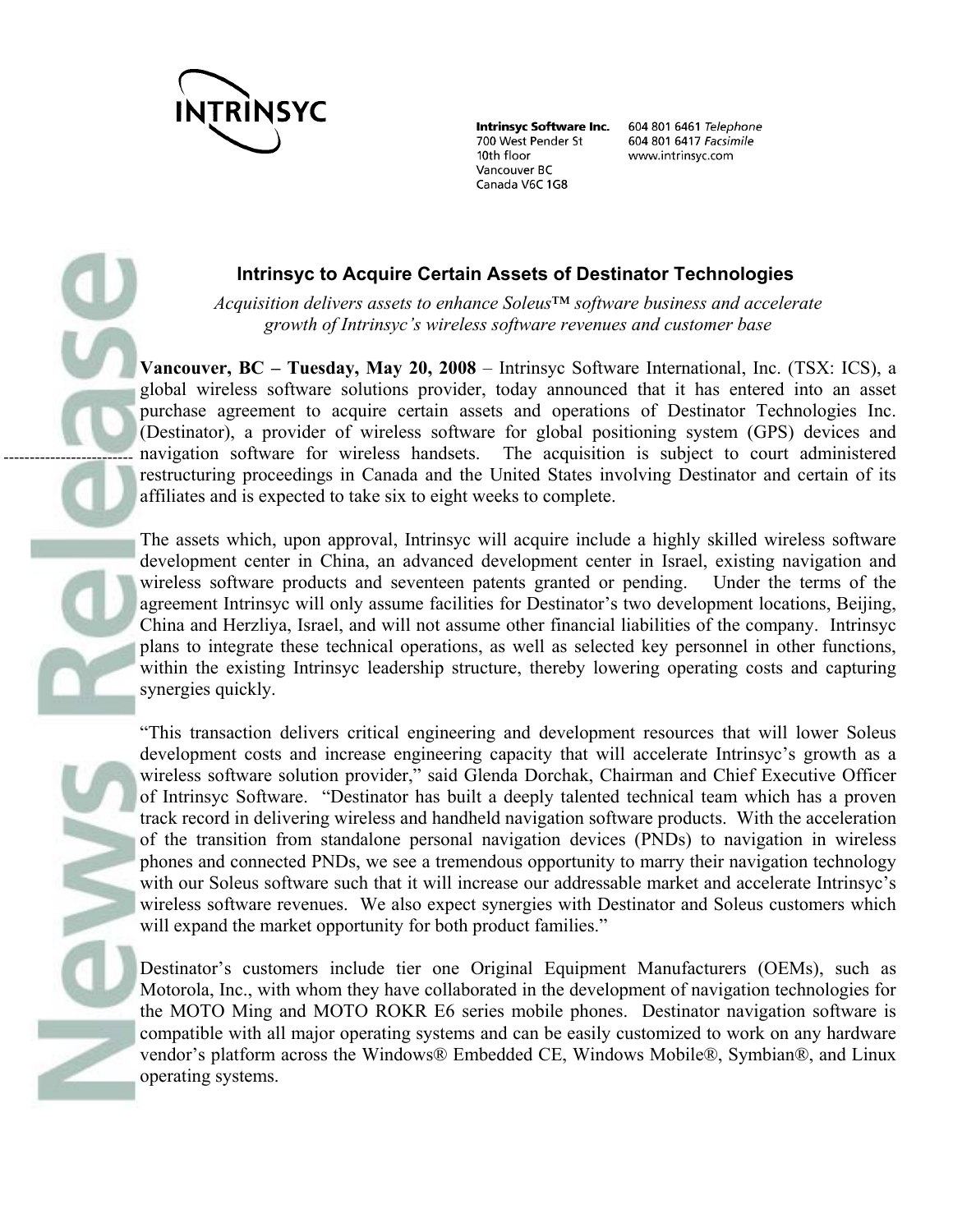

**Intrinsyc Software Inc.** 700 West Pender St 10th floor Vancouver BC Canada V6C 1G8

604 801 6461 Telephone 604 801 6417 Facsimile www.intrinsyc.com

Ms. Dorchak concluded, "This transaction structure enables Intrinsyc to assume specific strategic assets and customer engagements, along with key personnel, that are a strong complement to our own operations. Intrinsyc's experienced leadership team is able to improve the value capture of the combined products and technologies, grow the customer base for both the Soleus and Destinator products and improve our software revenues and gross margins faster than our current resources allow. We have structured a transaction to enable us to maintain a healthy balance sheet which will support integration and ongoing operations of the collective business. We expect to provide further information on financial assumptions following successful completion of the auction process and the deal closing."

## **Terms of the Agreement**

Under the terms of the transaction, Intrinsyc will pay CDN \$8.5 million in cash or assume of liabilities of Destinator, as well as issue 11.0 million Intrinsyc common shares from treasury. All common shares issued pursuant to this transaction will be subject to a six-month lock-up agreement.

To assist Destinator in meeting its working capital requirements during the restructuring process, prior to the close of the transaction, Intrinsyc will advance up to U.S. \$2.0 million to Destinator in the form of debtor in possession interest-bearing financing secured by a court-ordered super-priority charge on Destinator's Canadian and U.S. assets. The amount advanced by Intrinsyc under the facility is to be credited against the purchase price on closing or repaid from the proceeds of sale should Intrinsyc not be the successful bidder.

The acquisition is subject to higher bids to be solicited in an auction process (in which Intrinsyc may participate) that will be administered by the courts in Canada and the United States overseeing Destinator's restructuring process. The acquisition is also subject to customary closing conditions and the issuance of court orders vesting Destinator's assets in Intrinsyc. Accordingly, the closing of the acquisition is not expected to occur until July 2008. If unsuccessful in its offer, Intrinsyc is eligible to receive a break fee equal to three per cent of the purchase price and the reimbursement of certain transaction-related expenses.

Subject to transaction approval by the courts, Intrinsyc intends to integrate each of Destinator's development teams and utilize a portion of Destinator's business operations to build out Intrinsyc's wireless software solution capabilities globally.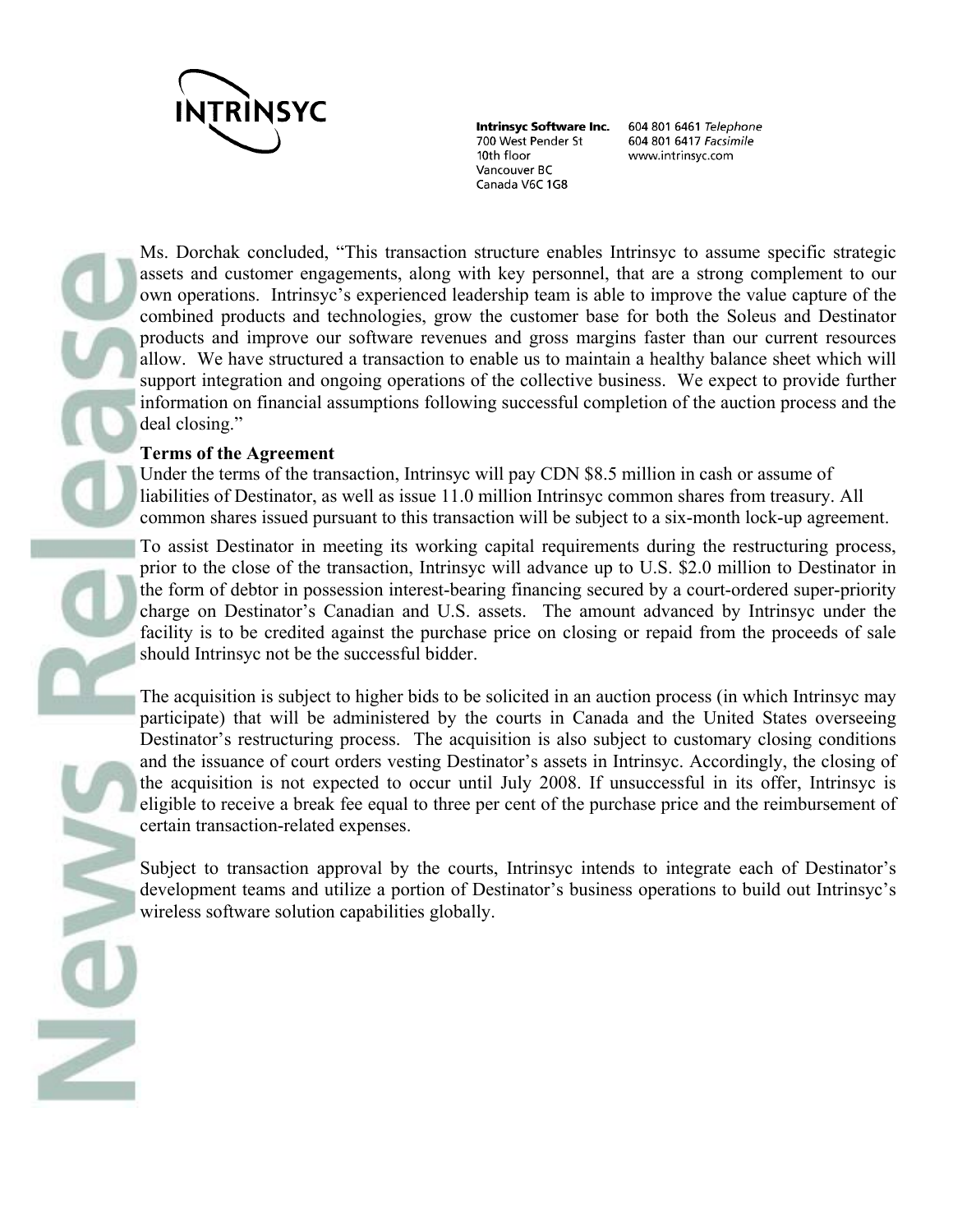

**Intrinsyc Software Inc.** 700 West Pender St 10th floor Vancouver BC Canada V6C 1G8

604 801 6461 Telephone 604 801 6417 Facsimile www.intrinsyc.com

### **Conference Call and Slide Presentation Information**

Intrinsyc will host a conference call on Tuesday, May 20, 2008 at 5:30 a.m. Pacific Time (8:30 a.m. Eastern Time). This conference call will be broadcast live over the Internet with a slide presentation and may be accessed by all interested parties on the Investor section of Intrinsyc's web site. On the call, Glenda Dorchak, Chairman and Chief Executive Officer, and George Reznik, Chief Financial Officer, will discuss the proposed Destinator transaction. Investors and analysts are invited to participate on the call. To listen to the live call, please go to the Investor section of Intrinsyc's web site at least fifteen minutes prior to the start of the call to register, download, and install any necessary audio software.

| When:          | Tuesday, May 20, 2008                                    |
|----------------|----------------------------------------------------------|
| Time:          | 5:30 a.m. PT $/$ 8:30 a.m. ET                            |
| Dial In:       | 1-866-400-2280; outside of the U.S. 416-850-9143         |
| Live web cast: | http://www.intrinsyc.com/investors/conference calls.aspx |

For those unable to participate in the live conference call, a replay will be available shortly after the completion of the call and will be available on Intrinsyc's web site for approximately 3 days. The replay number is 1-866-245-6755 with a pass code of 766543. International callers should dial 416- 915-1035 and enter the same pass code at the prompt.

### **About Destinator**

Destinator develops, markets and sells software that enables GPS navigation functionality in a variety of devices such as mobile phones, smart phones, personal digital assistants (PDAs), PNDs and in-dash after-market automobile navigation systems. Destinator's software is compatible with all major device operating systems and can be easily customized to work on any hardware vendor's platform. Its leading software products – Destinator PND, Destinator SDK and Destinator TrafficSam – offer flexibility and customization potential to OEMs and wireless vendors. In addition to its software products, Destinator offers full marketing and sales support on a global basis. Founded in 2003, Destinator maintains offices in the United States, Canada, Germany, Israel, Taiwan and China. Destinator was awarded for the second time the "BEST Partner Award 2007" by Motorola's China R&D Centre for the development of tailor-made navigation software for Motorola at the fourth annual Motorola China Technology Symposium in October 2007.